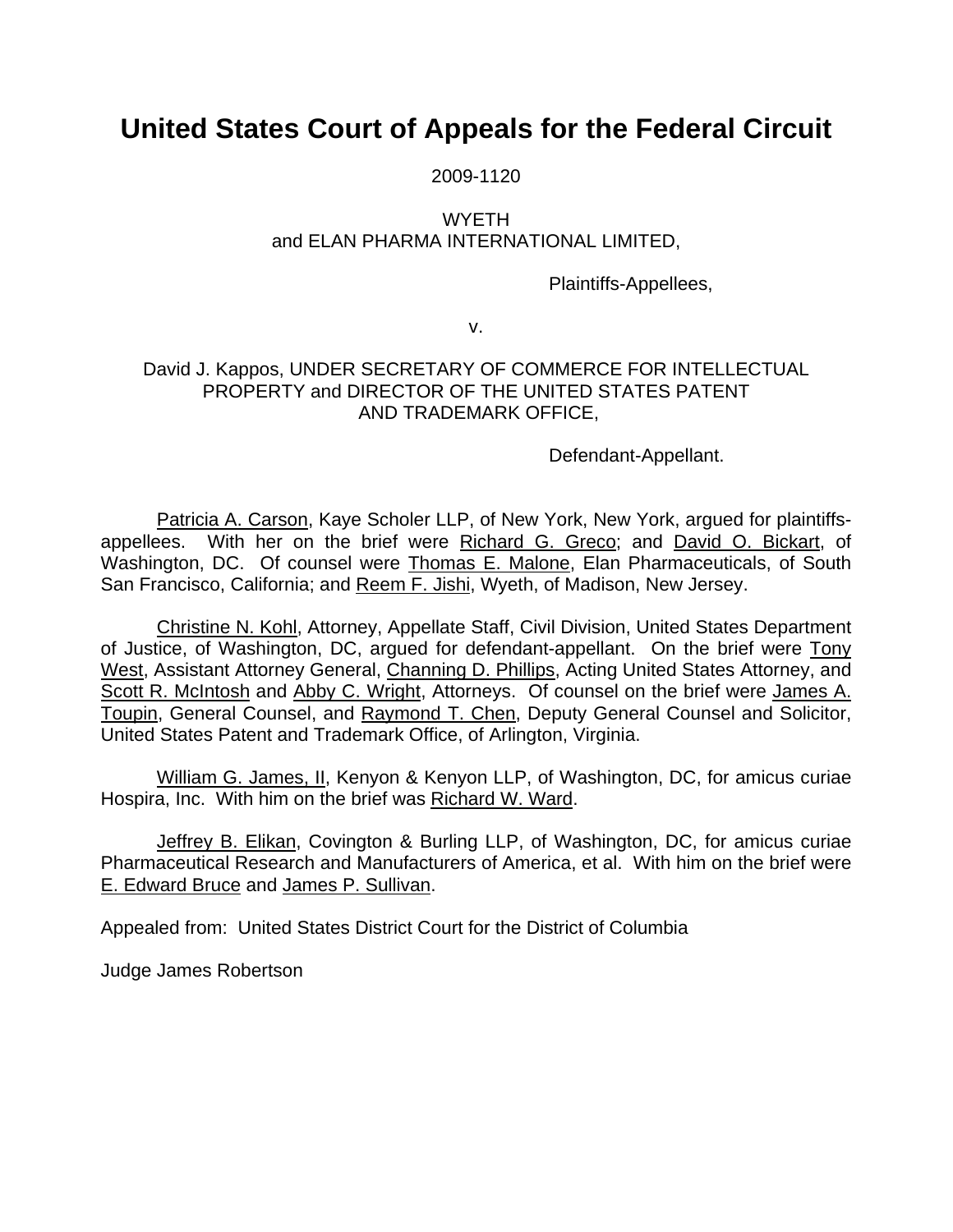# **United States Court of Appeals for the Federal Circuit**

2009-1120

#### **WYETH** and ELAN PHARMA INTERNATIONAL LIMITED,

Plaintiffs-Appellees,

v.

### David J. Kappos, UNDER SECRETARY OF COMMERCE FOR INTELLECTUAL PROPERTY and DIRECTOR OF THE UNITED STATES PATENT AND TRADEMARK OFFICE,

Defendant-Appellant.

Appeal from the United States District Court for the District of Columbia in case no. 07- CV-1492, Judge James Robertson.

> DECIDED: January 7, 2010 \_\_\_\_\_\_\_\_\_\_\_\_\_\_\_\_\_\_\_\_\_\_\_\_\_\_\_

> \_\_\_\_\_\_\_\_\_\_\_\_\_\_\_\_\_\_\_\_\_\_\_\_\_\_\_

Before RADER, PLAGER, and MOORE, Circuit Judges.

RADER, Circuit Judge.

I.

 On summary judgment, the United States District Court for the District of Columbia held that plaintiffs Wyeth and Elan Pharma International Ltd. (collectively, "Wyeth") were entitled to extended patent term adjustments under 35 U.S.C. § 154(b) due to the Patent and Trademark Office's (the "PTO's") delay in prosecuting their patent applications. Because section 154(b) expressly permits this legal relief, this court affirms.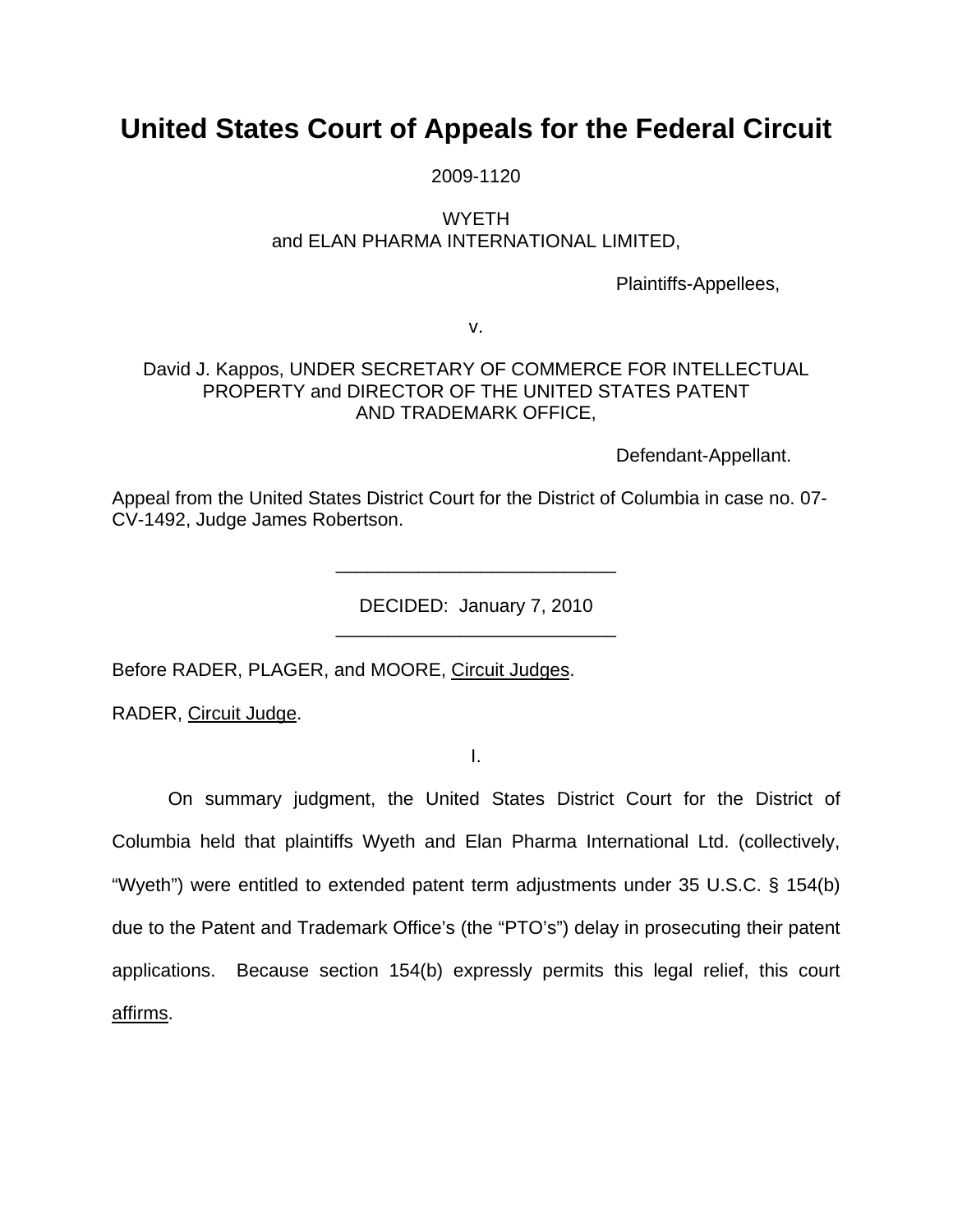In 1994, the law changed the effective term of a patent from seventeen years commencing from issuance to twenty years from filing. See Pub. L. No. 103-465, § 532, 108 Stat. 4809, 4984 (1994). With the change came new ways of compensating patentees for PTO-caused delays during prosecution. Under the previous seventeenyear regime, PTO-caused delays could not affect patent terms because the term commenced upon issuance after any delays during patent acquisition. Under the twenty-year term, however, those delays consumed the effective term of a patent.

 In 1999, the American Inventors Protection Act amended 35 U.S.C. § 154(b) to address this new problem. The new Act promised patent applicants a full patent term adjustment for any delay during prosecution caused by the PTO. This promise took the form of three distinct "guarantees" in 35 U.S.C. § 154(b)(1):

(A) Guarantee of prompt Patent and Trademark Office responses.-- Subject to the limitations under paragraph (2), if the issue of an original patent is delayed due to the failure of the Patent and Trademark Office to [meet deadlines specified in clauses (i)-(iv)] . . .

the term of the patent shall be extended 1 day for each day after the end of the period specified in clause (i), (ii), (iii), or (iv), as the case may be, until the action described in such clause is taken.

(B) Guarantee of no more than 3-year application pendency.--Subject to the limitations under paragraph (2), if the issue of an original patent is delayed due to the failure of the United States Patent and Trademark Office to issue a patent within 3 years after the actual filing date of the application in the United States . . .

the term of the patent shall be extended 1 day for each day after the end of that 3-year period until the patent is issued.

(C) Guarantee or adjustments for delays due to interferences, secrecy orders, and appeals.--Subject to the limitations under paragraph (2) . . . the term of the patent shall be extended 1 day for each day of the pendency of the proceeding, order, or review, as the case may be.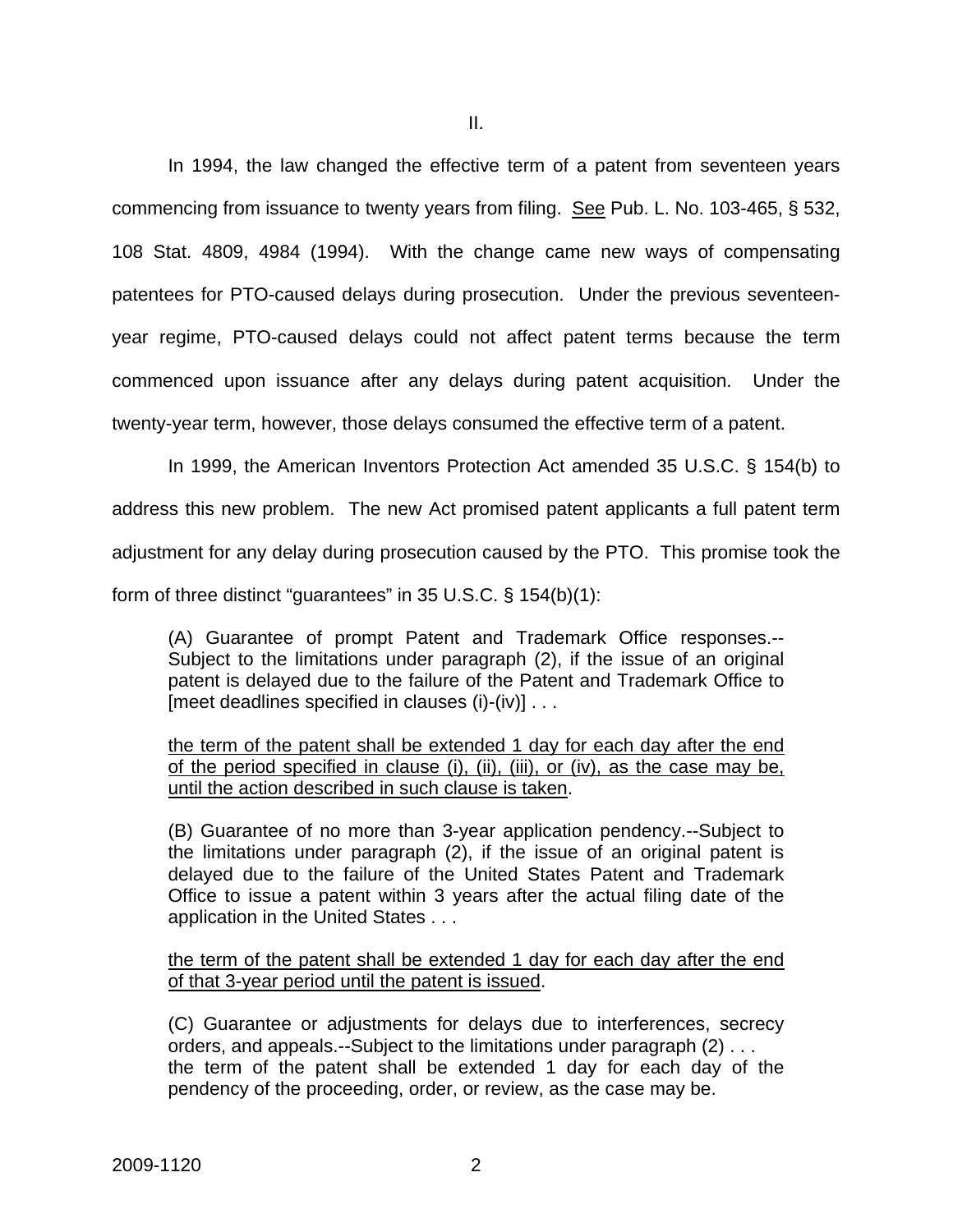(emphases added). To summarize, paragraph A (the "A guarantee" or "A clause") promises "prompt [PTO] responses" by extending the term of the patent one day for each day the PTO does not meet certain examination deadlines in subdivisions (i)-(iv).  $Id.$  § 154(b)(1)(A). One of these deadlines, for instance, requires a first response to a filed application within fourteen months. See id.  $\S$  154(b)(1)(A)(i). Paragraph B (the "B guarantee" or "B clause") extends the term of the patent one day for each day issuance is delayed due to the PTO's failure "to issue a patent within 3 years after the actual filing date of the application in the United States." Id. § 154(b)(1)(B). Last, paragraph C allows for adjustments relating to delays resulting from interference proceedings, secrecy orders, and appeals. Id.  $\S$  154(b)(1)(C). At issue in this case are the A and B guarantees.

 Both the A and B clauses are expressly subject to paragraph 2's "In general" limitation:

In general. To the extent that periods of delay attributable to grounds specified in paragraph (1) overlap, the period of any adjustment granted under this subsection shall not exceed the actual number of days the issuance of the patent was delayed.

 $\underline{Id}$ . § 154(b)(2)(A) (emphasis added). In other words, this limitation restricts the period of adjustment when any of the "periods of delay" "overlap." This case asks this court to interpret and enforce the guarantees in the face of an "overlap" and "periods of delay" under section 154(b)(2)(A).

Section 154(b)(3) of the statute directs the PTO to "prescribe regulations establishing procedures for the application for and determination of patent term adjustments under this subsection."  $\underline{Id.}$  § 154(b)(3) (emphasis added). Under the guise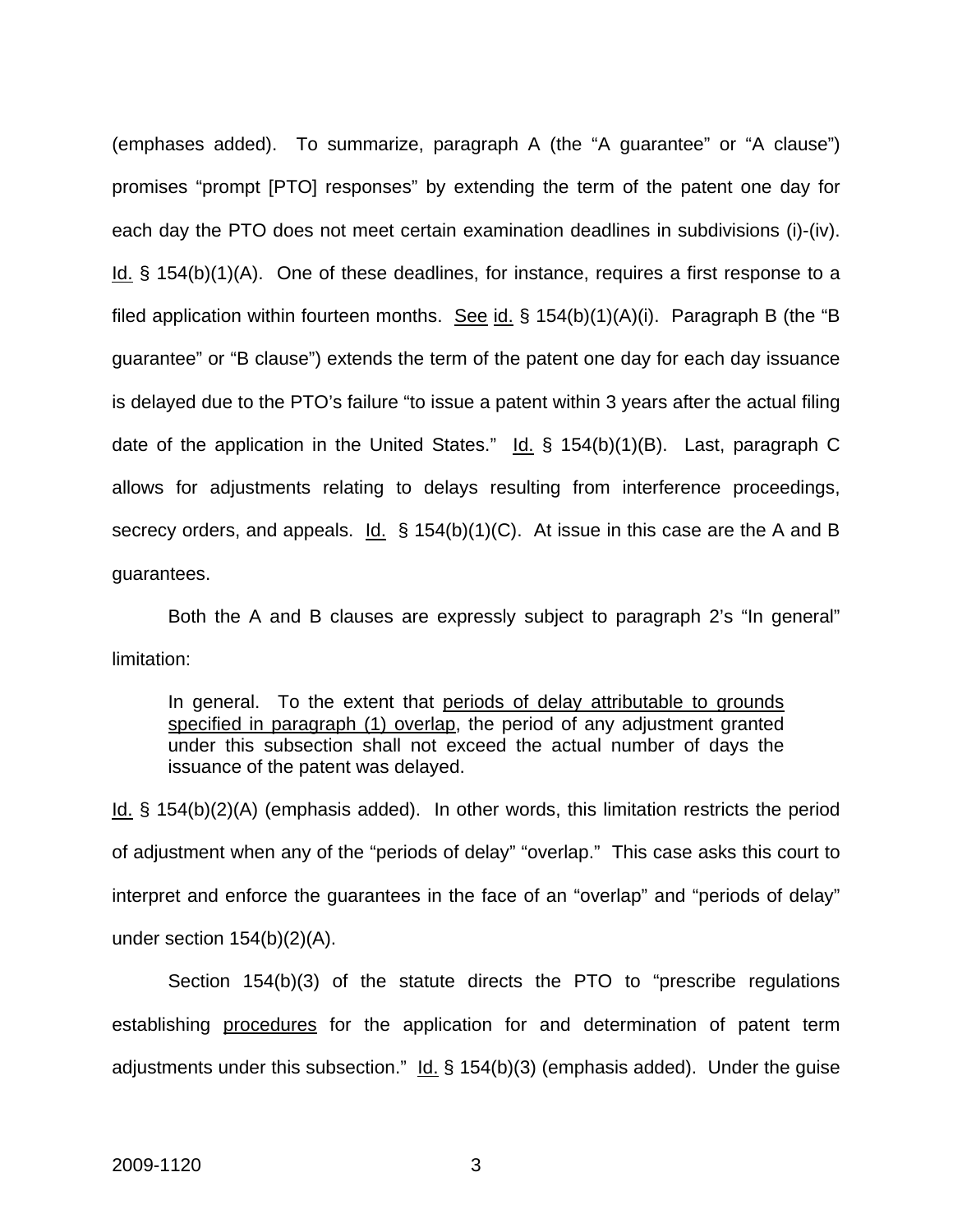of that authority, the PTO promulgated 37 C.F.R. § 1.703(f) in 2000: "To the extent that periods of adjustment attributable to the [guarantees] overlap, the period of adjustment granted under this section shall not exceed the actual number of days the issuance of the patent was delayed." (emphasis added). Other than adding the term "periods of adjustment," this language repeated the text of section  $154(b)(2)(A)$ . The regulations later defined "periods of adjustment" as "the number of days, if any, in the period beginning on the day after the date that is three years after the date on which the application was filed  $\ldots$  ." 37 C.F.R. § 1.703(b) (2000). The regulation supplied no explanation about implementation or application of these rules.

In 2004, the PTO amended the regulation to replace "periods of adjustment" with "periods of delay." 69 Fed. Reg. 21706 (2004). The PTO contended that this substitution clarified the regulation:

The language of former § 1.703(f) misled applicants into believing that [periods of A-delay] and [periods of B-delay] were overlapping only if the [period of A-delay] occurred more than three years after the actual filing date of the application. If an application is entitled to a [B-]adjustment . . . the entire period during which the application was pending before the [PTO] . . ., and not just the period beginning three years after the actual filing date of the application; is the period of delay under 35 U.S.C. 154(b)(1)(B) in determining whether periods of delay overlap under 35 U.S.C. 154(b)(2)(A).

Id. (emphasis added). Thus, the "period of delay," according to the PTO's new definition, caused the B guarantee to start with the filing of the application, not three years later. Under that interpretation, "overlap" between A adjustments and B adjustments can arise and begin during the pendency of the patent application. For example, if a patent entitled to twenty days of A adjustments issues twenty days after the three year mark, then it is only entitled to a total of twenty days of adjustment. In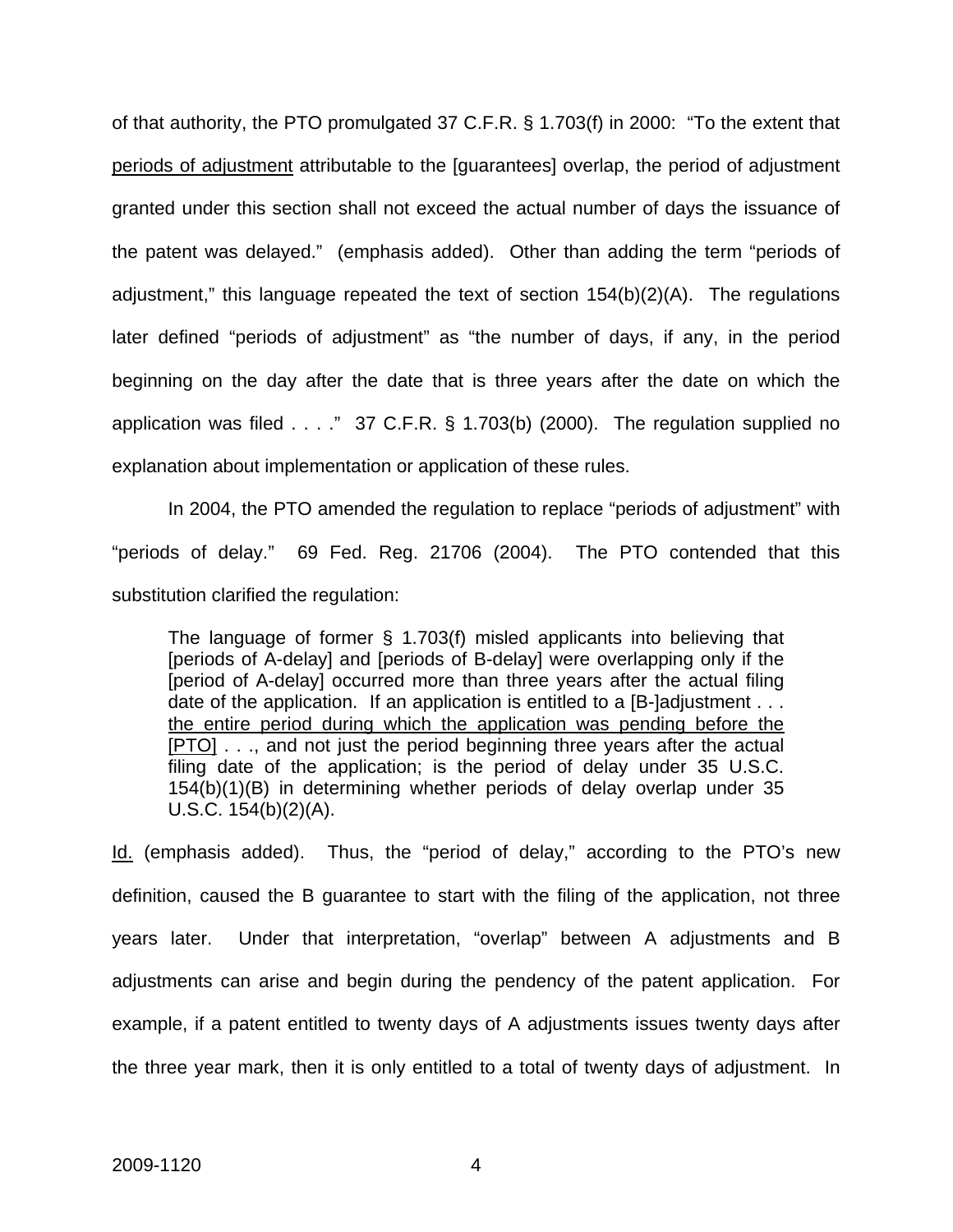other words, the entire period of A delay "overlaps" with the entire period of B delay. Using this framework, the PTO uses either the greater of the A delay or B delay to determine the appropriate adjustment but never combines the two.

 Wyeth and Elan Pharma are the owners of U.S. Patent Nos. 7,179,892 (the "'892 patent") and 7,189,819 (the "'819 patent")—inventions that treat Alzheimer's disease. During the prosecution of each of their respective applications, the PTO undisputedly caused delays that gave the applicants entitlement to both A and B guarantees.

 For the '892 patent, the PTO calculated 610 days of A delay and 345 days of B delay. Of the 610 days of A delay, 51 occurred more than three years after the application was filed. During the prosecution, the applicant caused 148 days of delay. Thus, under section 154(b)(2)(C), any adjustment must be reduced by that amount. See 35 U.S.C. 154(b)(2)(C). Under its greater-of-A-or-B rubric, the PTO calculated the total adjustment at 462 days—i.e., 610 (the greater of A or B) - 148 (applicant delay). According to Wyeth, however, the "period of delay" for purposes of the B clause could not have started until three years after the application's filing date. For that reason, the only possible "overlap" was any A delay occurring after the three-year mark. Because only 51 days of A delay occurred after the three year mark for the '892 patent, the adjustment, according to Wyeth, should have been 756 days—i.e., 610 (A delay) + 345 (B delay) - 51 ("overlap") - 148 (applicant delay).

 For the '819 patent, the PTO calculated 336 days of A delay and 827 days of B delay. Of the 336 days of A delay, 106 occurred after the three-year mark. In this case, the applicant caused 335 days of delay. The greater-of-A-or-B rubric yields an adjustment period of 492 days—i.e., 827 (the greater of A or B) - 335 (applicant delay).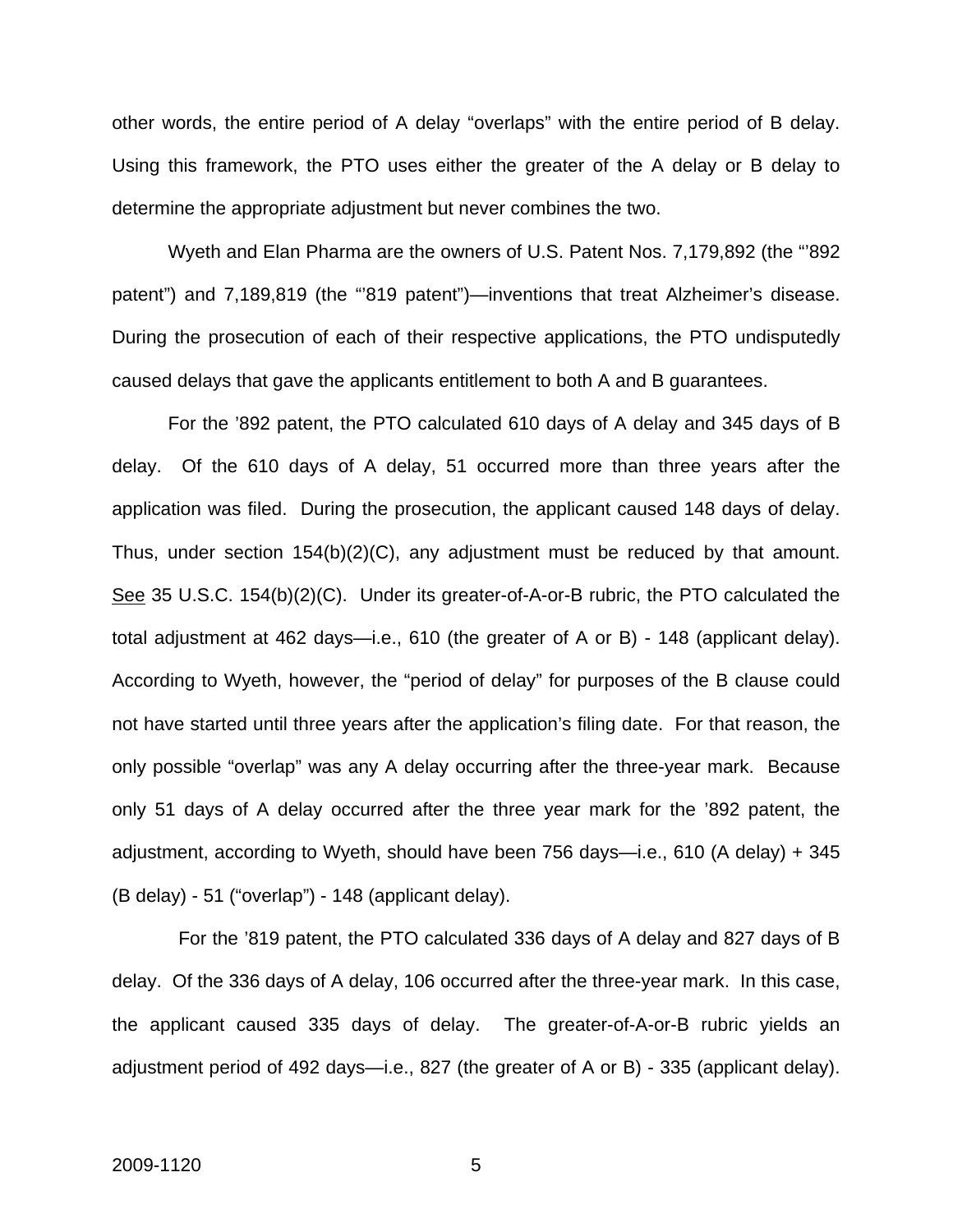Wyeth contends the adjustment period should have been 722 days—i.e., 336 (A delay) + 827 (B delay) - 106 ("overlap") - 335 (applicant delay).

 After filing petitions for reconsideration of the adjustments with the PTO, Wyeth filed the instant action in the District Court for the District of Columbia seeking an order directing the PTO to grant an adjustment per Wyeth's interpretation. Both parties filed motions for summary judgment. Citing section 154(b)(3) as evidence of a delegation of authority to draft regulations, the PTO sought Chevron deference for its interpretation. See Chevron U.S.A., Inc. v. Natural Resources Def. Council, Inc., 467 U.S. 837 (1984).

 The district court sided with Wyeth, finding first that the PTO "does not have the authority to issue substantive rules, only procedural regulations regarding the conduct of proceedings before the agency." Wyeth v. Dudas, 580 F. Supp. 2d 138, 141 (D.D.C. 2008) (citing Merck & Co. v. Kessler, 80 F.3d 1543, 1549-50 (Fed. Cir. 1996)). The district court further found that even if Chevron was applicable, it would have rejected the PTO's interpretation as contrary to the plain language of the statute. As the district court put it: "The problem with the PTO's interpretation is that it considers the application delayed under [the B guarantee] during the period before it has been delayed." Id. at 142 (emphasis in original).

#### III.

This court reviews a grant of summary judgment without deference. Johns Hopkins Univ. v. CellPro, Inc., 152 F.3d 1342, 1353 (Fed. Cir. 1998). Summary judgment is only appropriate if the court determines that there "is no genuine issue as to any material fact and that the moving party is entitled to a judgment as a matter of law." Fed. R. Civ. P. 56(c). Because both parties in the instant case perceive no genuine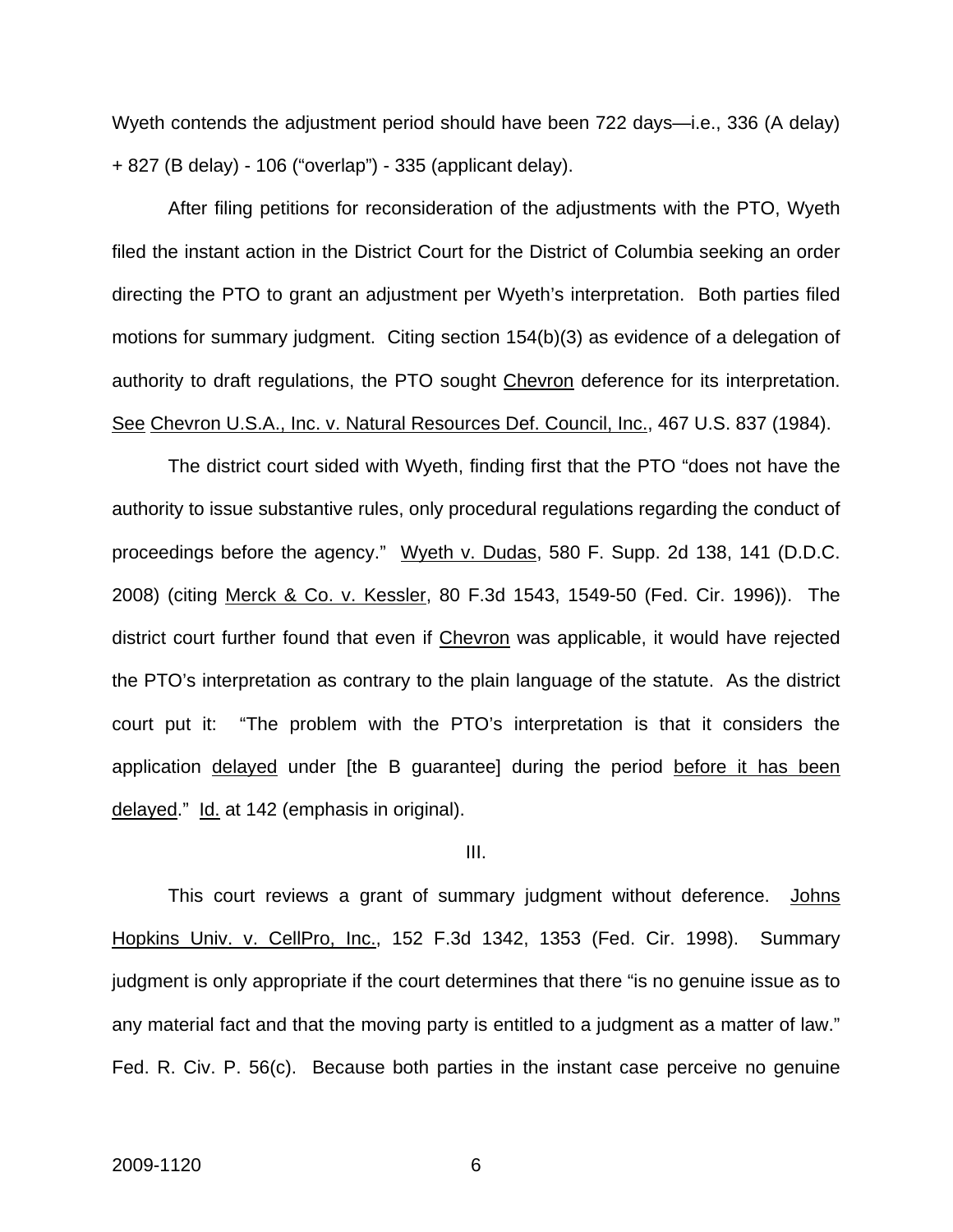issues of material fact, this court need only decide the question of law decided by the district court. "That question is one of statutory interpretation, one that an appellate court can independently determine without deference to the trial court's interpretation." Glaxo Operations UK Limited v. Quigg, 894 F.2d. 392, 395 (Fed. Cir. 1990) (citing Madison Galleries, Ltd. v. United States, 870 F.2d 627, 629 (Fed. Cir. 1989)).

"As always, the 'starting point in every case involving construction of a statute is the language itself.'" United States v. Hohri, 482 U.S. 64, 68 (1987) (quoting Kelly v. Robinson, 479 U.S. 36, 43 (1986)). When the terms of a statute are unambiguous, "judicial inquiry is complete, except 'in rare and exceptional circumstances." Rubin v. United States, 449 U.S. 424, 430 (1981) (quoting TVA v. Hill, 437 U.S. 153, 187 n.33 (1978)). "Absent a clearly expressed legislative intention to the contrary, [the statute's plain] language must ordinarily be regarded as conclusive." Consumer Prod. Safety Comm'n v. GTE Sylvania, Inc., 447 U.S. 102, 108 (1980).

This court detects no ambiguity in the terms "periods of delay" and "overlap." Each term has an evident meaning within the context of section 154(b). The limitation in section 154(b) only arises when "periods of delay" resulting from violations of the three guarantees "overlap." 35 U.S.C. § 154(b)(2)(A). Significantly, the A and B guarantees expressly designate when and for what period they each respectively apply. Thus, this court can easily detect any overlap by examining the delay periods covered by the A and B guarantees.

 A violation of the A guarantee—delays in meeting examination deadlines begins with a "failure of the [PTO]" to meet one of the deadlines specified in subparagraphs (i)–(iv).  $\underline{Id.}$  § 154(b)(1)(A). It ends when "the action described . . . is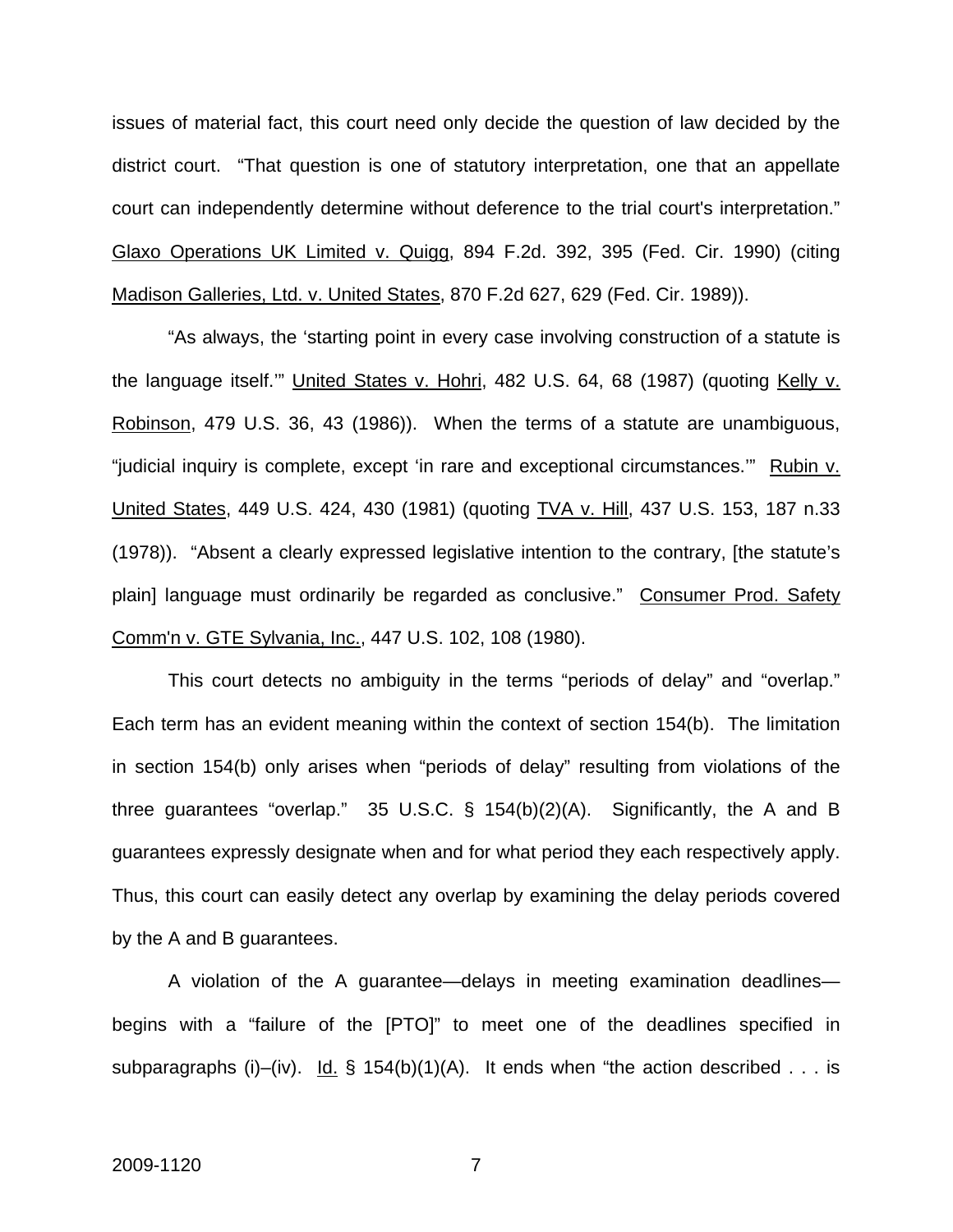taken." Id. The "period of delay" for purposes of the A clause therefore runs from the date the PTO misses the specified deadline to the date (past the deadline) of response to the underlying action.

 Correspondingly, a violation of the B guarantee—the one at the heart of the issue in this case—begins when the PTO fails "to issue a patent within 3 years after the actual filing date of the application in the United States . . . ." Id.  $\S$  154(b)(1)(B). It ends when "the patent is issued." Id. The "period of delay" under the express language of the B clause therefore runs from the three-year mark after filing until the application issues.

 Reading this framework into section 154(b)'s limitation provision makes it clear that no "overlap" happens unless the violations occur at the same time. Each "period of delay" has its own discrete time span whose boundaries are defined in section 154(b)(1). That is, each has a start and an end. Before the three-year mark, no "overlap" can transpire between the A delay and the B delay because the B delay has yet to begin or take any effect. If an A delay occurs on one day and a B delay occurs on a different day, those two days do not "overlap" under section 154(b)(2).

 Under the PTO's strained interpretation, B delay can occur anytime after the application is filed. To the contrary, the language of section 154(b) does not even permit B delay to start running until three years after the application is filed. The PTO's position cannot be reconciled with the language of the statute. Thus, returning to the district court's decision, this time with affirming approval: "The problem with the PTO's interpretation is that it considers the application delayed under [the B guarantee] during the period before it has delayed." Wyeth, 580 F. Supp. 2d at 142 (emphasis in original).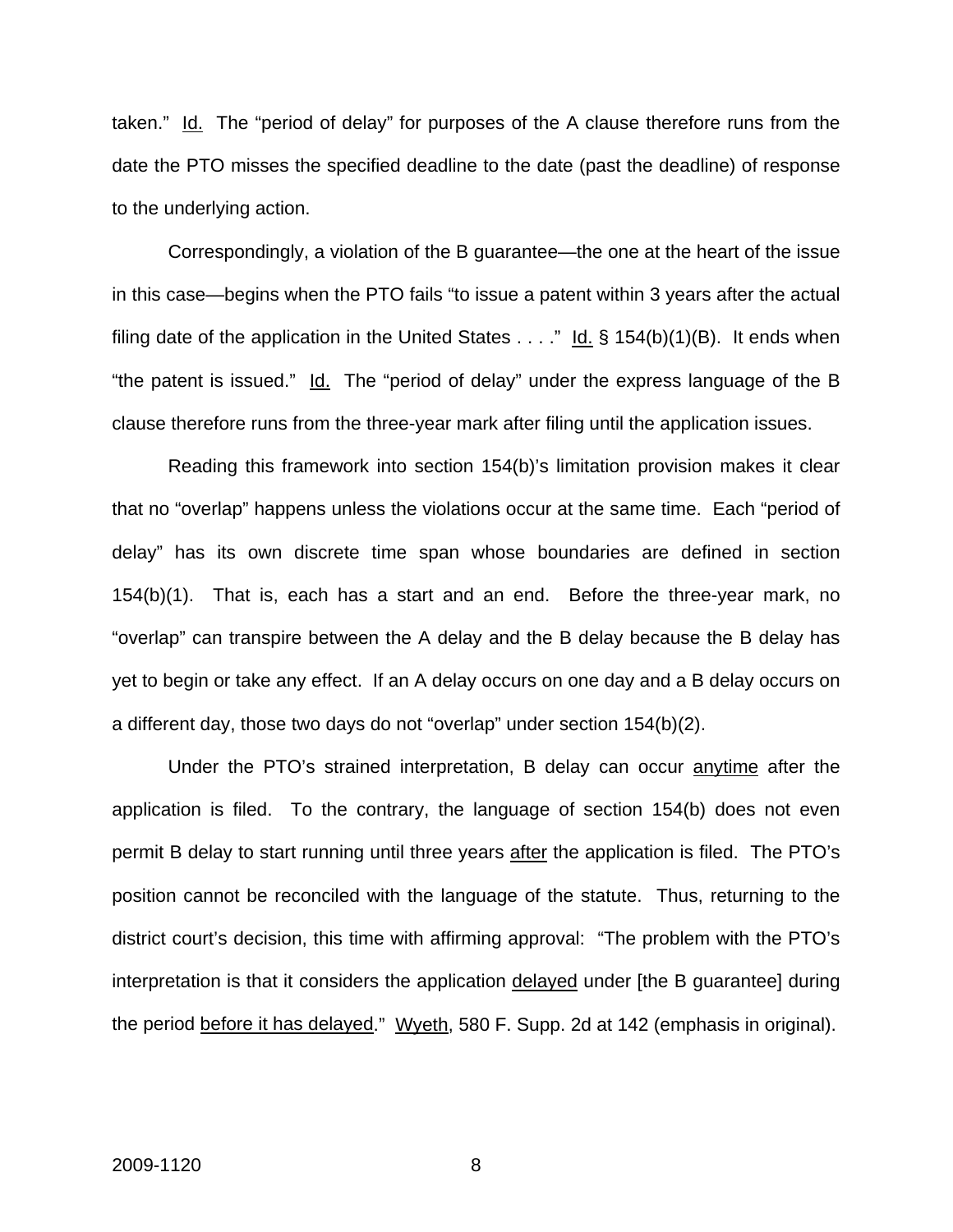The PTO defends its interpretation by arguing that A delays during the first three years of prosecution ultimately lead to B delays after the three-year mark from filing. Put differently, it would be double counting if A and B delays were both used to adjust because A delays "cause" B delays. In that vein, the PTO highlights various scenarios where a hypothetical patentee appears to receive some type of windfall adjustment under the statute despite being in a similar position as other applicants who receive no similar adjustment. Indeed, the statute requires as much. Nonetheless, this court perceives potential perverse results as well under the PTO's suggested interpretations. Under certain scenarios, both the PTO's interpretation and the statute itself result in some imbalanced treatment of similarly-situated patentees.

 For example, the language of section 154(b) presents a slight imbalance in the following hypothetical: suppose Applicant 1 receives a patent 3 years and 30 days after filing an application. In prosecuting the application, Applicant 1 incurred 30 days of A delay before the three-year mark. In the same hypothetical situation, suppose Applicant 2 also receives a patent 3 years and 30 days after filing an application but incurred no A delay during prosecution. Notably, both patents issued the same amount of time from filing—3 years and 30 days. Nonetheless, Applicant 1 would receive a 60 day adjustment whereas Applicant 2 would only receive a 30 day adjustment meaning Applicant 1's effective term would be 30 days longer than Applicant 2.

 By the same token, under the PTO's counter-statutory interpretation, suppose Applicant 1 incurs 400 days of A delay before the three-year mark with the application issuing exactly three years after filing. Suppose Applicant 2 also incurs 400 days of A delay before the three-year mark, but in addition incurs a one-year delay by the PTO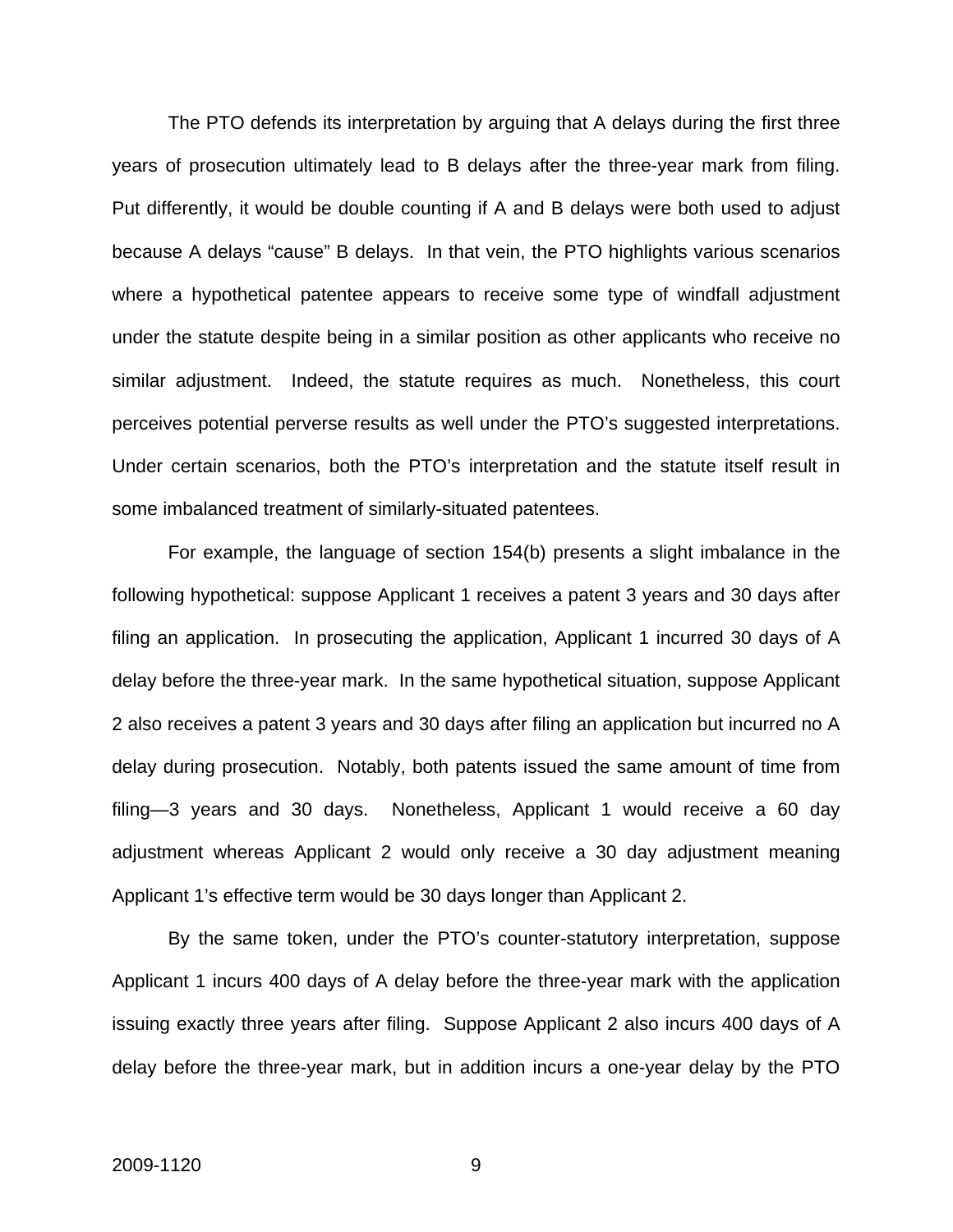after the three-year mark. Despite the fact each applicant incurred the same A delay, under the PTO's interpretation, Applicant 1's effective term would be a full year greater than Applicant 2's effective term. Simply put, the additional B delay incurred by Applicant 2 produces a shorter effective term.

Regardless of the potential of the statute to produce slightly different consequences for applicants in similar situations, this court does not take upon itself the role of correcting all statutory inequities, even if it could. In the end, the law has put a policy in effect that this court must enforce, not criticize or correct. See Harbison v. Bell, 129 S. Ct. 1481, 1493-94 (2009) (Thomas, J., concurring) (quoting Eldred v. Ashcroft, 537 U.S. 186, 222 (2003) ("Even if the proper interpretation of a statute upholds a 'very bad policy,' it 'is not within our province to second-guess' the 'wisdom of Congress' action' by picking and choosing our preferred interpretation from among a range of potentially plausible, but likely inaccurate, interpretations of a statute.")).

 The PTO also passingly refers to the second clause of section 154(b)(2)(A) for support: "the period of any adjustment granted under this subsection shall not exceed the actual number of days the issuance of the patent was delayed." 35 U.S.C. § 154(b)(2)(A). While the PTO's argument on this point is unclear, that language does not provide any support for its interpretation. Significantly, the second clause of section  $154(b)(2)(A)$  only takes effect upon satisfaction of the first clause. See id. § 154(b)(2)(A) ("To the extent that periods of delay attributable to grounds specified in paragraph (1) overlap . . . .") (emphasis added). Viewed in this light, a "delay" must refer consistently to the violation of either the A or B guarantees. "[T]he actual number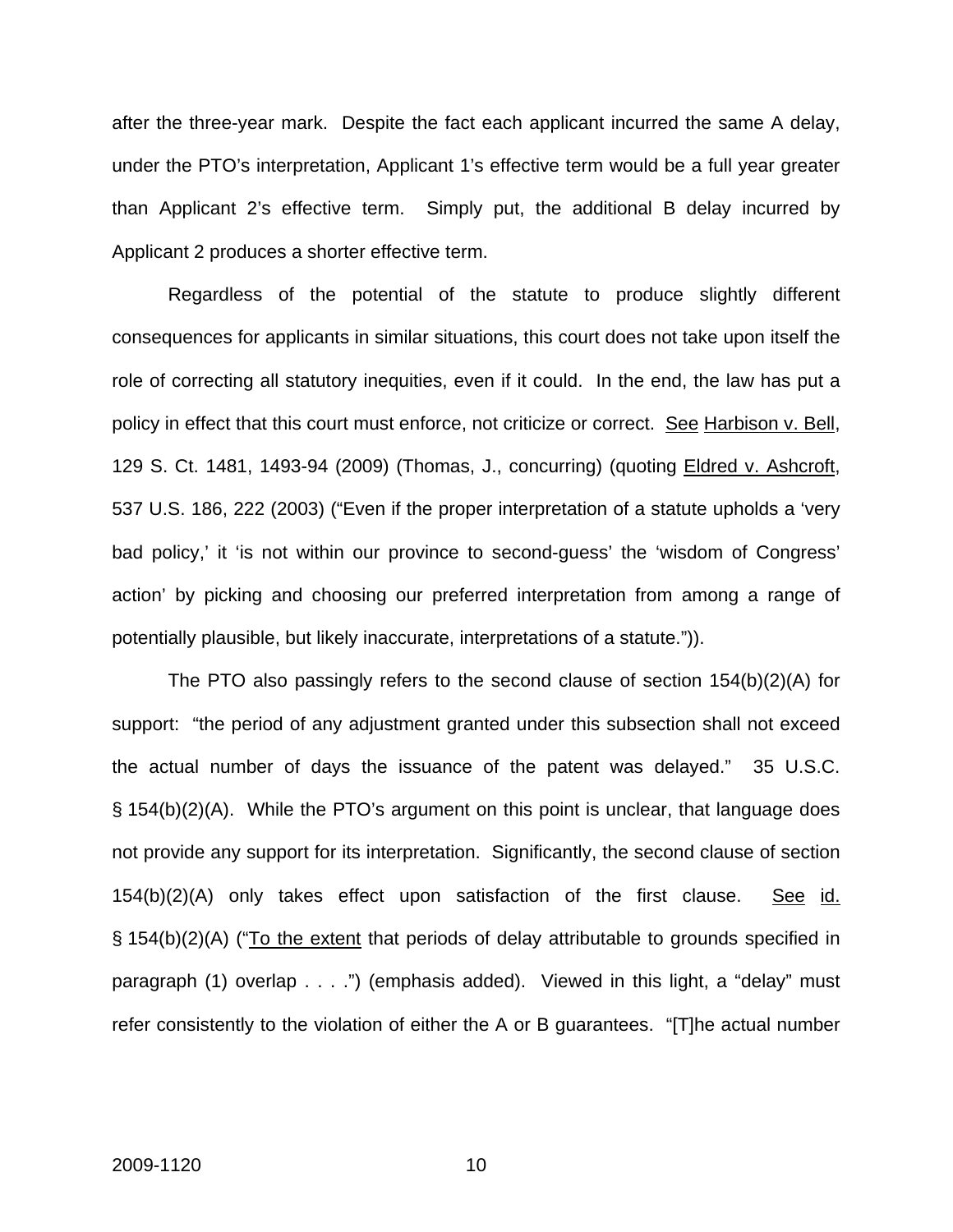of days the issuance of the patent was delayed" therefore refers to each day covered by a "period of delay" in the first clause with no such day counted twice.

 This court has also examined the legislative history of the 1999 Act but finds nothing to rescue the PTO's cause. In the first place, only a "most extraordinary showing of contrary intentions" by Congress justifies a departure from the plain language of a statute. Garcia v. United States, 469 U.S. 70, 75 (1984). Far from intentions contrary to the meaning of section 154(b), the legislative history generally supports the interpretation required by the statutory language itself. The AIPA's section-by-section analysis states:

Accordingly, subtitle D removes the 10-year caps from the existing provisions, adds a new provision to compensate applicants fully for USPTO-caused administrative delays, and, for good measure, includes a new provision guaranteeing diligent applicants at least a 17-year term by extending the term of any patent not granted within three years of filing. Thus, no patent applicant diligently seeking to obtain a patent will receive a term of less than the 17 years as provided under the pre-GATT standard; in fact, most will receive considerably more.

H.R. Rep. No. 106-464, at 125 (1994) (emphases added). From this, it is apparent that the statutory language should provide a minimum seventeen-year term for most patents. The outcome suggested by the language itself effectuates this goal by ensuring such a minimum term unless the applicant caused delays.

 The PTO urges this court to read that passage in view of the 25-month average patent pendency at that time—that is, most patents received more than a seventeenyear term because of the shorter prosecution periods. Even taking that context into account, this court notes that the PTO's interpretation effectively creates a seventeenyear term cap where B delays are greater than A delays. In other words, any A delay before the three-year mark causes PTO delays in issuance beyond the three-year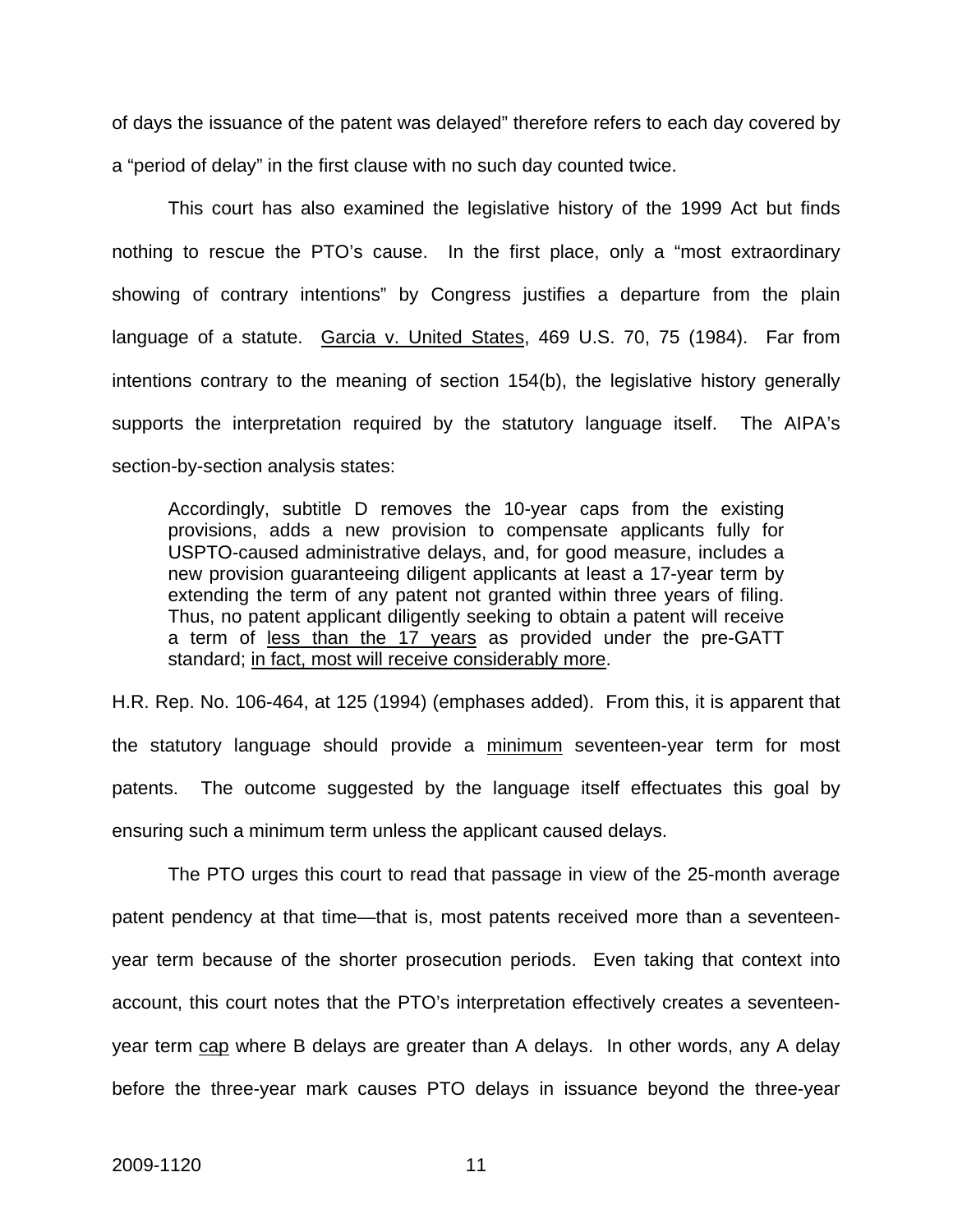mark—thereby violating the B guarantee. Together, these effects, under the PTO's desire to aggregate A and B delays, reduce the effective term of the patent towards seventeen years. The passage from the House report does not expressly preclude that type of effective cap, but the context suggests a very different goal of supplying adequate protection that will often be "considerably more" than the PTO's effective cap. In any event, the House report does not produce any "extraordinary showing of contrary intentions." Moreover, if the Act intended to create a seventeen-year cap, it could have easily done so with just a few words.

 The PTO next highlights the belated addition of the B guarantee into section 154(b) for support. Before enactment of AIPA, section 154(b) only provided extensions for the category that now fall under C adjustments. See 35 U.S.C.  $\S$  154(b)(1)-(2) (1996). The earlier versions of AIPA added only A delays. See S. 507, 105th Cong., 143 Cong. Rec. S2678, S2696-97 (Mar. 20, 1997). Not long afterwards, B adjustments appeared in drafts of section 154(b). See H.R. 400, 105th Cong., 143 Cong. Rec. H1629, H1651 (April 17, 1997). According to the PTO, this legislative history suggests that Congress did not intend to give patentees already eligible for A adjustments additional compensation where the A delay occurred during the first three years of prosecution. Even if these ambiguous timing observations suggested some kind of substantive difference in the meaning of section 154(b), they would be wholly irrelevant to interpretation of the law itself. Such opaque timing observations hardly amount to a "most extraordinary showing of contrary intentions," especially when the language of the statute trumpets its meaning by itself. See Harbison, 129 S. Ct. at 1494 (Thomas, J., concurring) ("And Congress' silence certainly does not empower us to go even farther